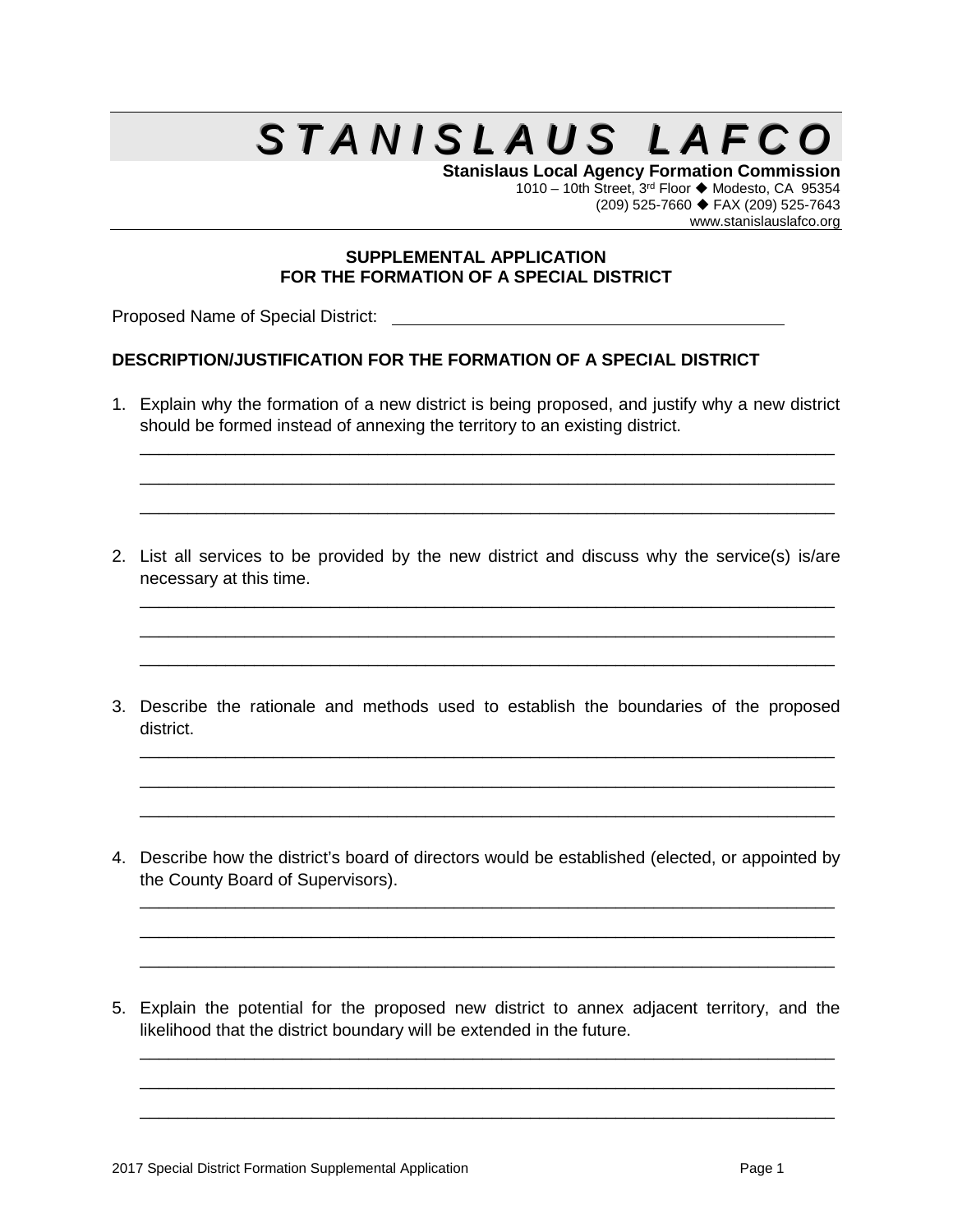6. How many residents are within the proposed district? How many of these are registered voters? \_\_\_\_\_\_\_\_\_\_\_\_\_\_\_\_\_\_\_\_\_\_\_\_\_\_\_\_\_\_\_\_\_\_\_\_\_\_ What is the source of your calculation? \_\_\_\_\_\_\_\_\_\_\_\_\_\_\_\_\_\_\_\_\_\_\_\_\_\_\_\_\_\_\_\_\_\_\_\_\_\_\_\_

## **LAND USE INFORMATION**

1. How many acres or square miles of territory would be included within the proposed district?

\_\_\_\_\_\_\_\_\_\_\_\_\_\_\_\_\_\_\_\_\_\_\_\_\_\_\_\_\_\_\_\_\_\_\_\_\_\_\_\_\_\_\_\_\_\_\_\_\_\_\_\_\_\_\_\_\_\_\_\_\_\_\_\_\_\_\_\_\_\_\_\_\_ \_\_\_\_\_\_\_\_\_\_\_\_\_\_\_\_\_\_\_\_\_\_\_\_\_\_\_\_\_\_\_\_\_\_\_\_\_\_\_\_\_\_\_\_\_\_\_\_\_\_\_\_\_\_\_\_\_\_\_\_\_\_\_\_\_\_\_\_\_\_\_\_\_ \_\_\_\_\_\_\_\_\_\_\_\_\_\_\_\_\_\_\_\_\_\_\_\_\_\_\_\_\_\_\_\_\_\_\_\_\_\_\_\_\_\_\_\_\_\_\_\_\_\_\_\_\_\_\_\_\_\_\_\_\_\_\_\_\_\_\_\_\_\_\_\_\_

2. List any existing, adjacent or neighboring agency(ies) that either currently provides or is authorized to provide the service requested by this proposal.

\_\_\_\_\_\_\_\_\_\_\_\_\_\_\_\_\_\_\_\_\_\_\_\_\_\_\_\_\_\_\_\_\_\_\_\_\_\_\_\_\_\_\_\_\_\_\_\_\_\_\_\_\_\_\_\_\_\_\_\_\_\_\_\_\_\_\_\_\_\_\_\_\_ \_\_\_\_\_\_\_\_\_\_\_\_\_\_\_\_\_\_\_\_\_\_\_\_\_\_\_\_\_\_\_\_\_\_\_\_\_\_\_\_\_\_\_\_\_\_\_\_\_\_\_\_\_\_\_\_\_\_\_\_\_\_\_\_\_\_\_\_\_\_\_\_\_

3. Describe the current prevalent land uses and the predominant General Plan designations in the area.

\_\_\_\_\_\_\_\_\_\_\_\_\_\_\_\_\_\_\_\_\_\_\_\_\_\_\_\_\_\_\_\_\_\_\_\_\_\_\_\_\_\_\_\_\_\_\_\_\_\_\_\_\_\_\_\_\_\_\_\_\_\_\_\_\_\_\_\_\_\_\_\_\_ \_\_\_\_\_\_\_\_\_\_\_\_\_\_\_\_\_\_\_\_\_\_\_\_\_\_\_\_\_\_\_\_\_\_\_\_\_\_\_\_\_\_\_\_\_\_\_\_\_\_\_\_\_\_\_\_\_\_\_\_\_\_\_\_\_\_\_\_\_\_\_\_\_

4. Is any change in land use anticipated as a result of this proposal? What other land uses or new development might occur? \_\_\_\_\_\_\_\_\_\_\_\_\_\_\_\_\_\_\_\_\_\_\_\_\_\_\_\_\_\_\_\_\_\_\_\_\_\_\_\_\_\_\_\_\_\_

\_\_\_\_\_\_\_\_\_\_\_\_\_\_\_\_\_\_\_\_\_\_\_\_\_\_\_\_\_\_\_\_\_\_\_\_\_\_\_\_\_\_\_\_\_\_\_\_\_\_\_\_\_\_\_\_\_\_\_\_\_\_\_\_\_\_\_\_\_\_\_\_\_ \_\_\_\_\_\_\_\_\_\_\_\_\_\_\_\_\_\_\_\_\_\_\_\_\_\_\_\_\_\_\_\_\_\_\_\_\_\_\_\_\_\_\_\_\_\_\_\_\_\_\_\_\_\_\_\_\_\_\_\_\_\_\_\_\_\_\_\_\_\_\_\_\_

5. Describe the topography of the area as well as the proposed district's geographic location in relation to cities, communities, freeways/highways, or major landmarks. \_\_\_\_\_\_\_\_\_\_

\_\_\_\_\_\_\_\_\_\_\_\_\_\_\_\_\_\_\_\_\_\_\_\_\_\_\_\_\_\_\_\_\_\_\_\_\_\_\_\_\_\_\_\_\_\_\_\_\_\_\_\_\_\_\_\_\_\_\_\_\_\_\_\_\_\_\_\_\_\_\_\_\_ \_\_\_\_\_\_\_\_\_\_\_\_\_\_\_\_\_\_\_\_\_\_\_\_\_\_\_\_\_\_\_\_\_\_\_\_\_\_\_\_\_\_\_\_\_\_\_\_\_\_\_\_\_\_\_\_\_\_\_\_\_\_\_\_\_\_\_\_\_\_\_\_\_

**SPHERE OF INFLUENCE INFORAMTION:** A "sphere of influence" is defined as a plan for the probable physical boundaries and service area of a local governmental agency, as determined by the Local Agency Formation Commission (Government Code § 56076).

1. If, other than a coterminous sphere is proposed as part of the district formation proposal, please show the proposed sphere boundary on a plat map. Explain the rationale used in the proposed sphere area, etc. \_\_\_\_\_\_\_\_\_\_\_\_\_\_\_\_\_\_\_\_\_\_\_\_\_\_\_\_\_\_\_\_\_\_\_\_\_\_\_\_\_\_\_\_\_\_\_\_\_\_

\_\_\_\_\_\_\_\_\_\_\_\_\_\_\_\_\_\_\_\_\_\_\_\_\_\_\_\_\_\_\_\_\_\_\_\_\_\_\_\_\_\_\_\_\_\_\_\_\_\_\_\_\_\_\_\_\_\_\_\_\_\_\_\_\_\_\_\_\_\_\_\_\_

\_\_\_\_\_\_\_\_\_\_\_\_\_\_\_\_\_\_\_\_\_\_\_\_\_\_\_\_\_\_\_\_\_\_\_\_\_\_\_\_\_\_\_\_\_\_\_\_\_\_\_\_\_\_\_\_\_\_\_\_\_\_\_\_\_\_\_\_\_\_\_\_\_